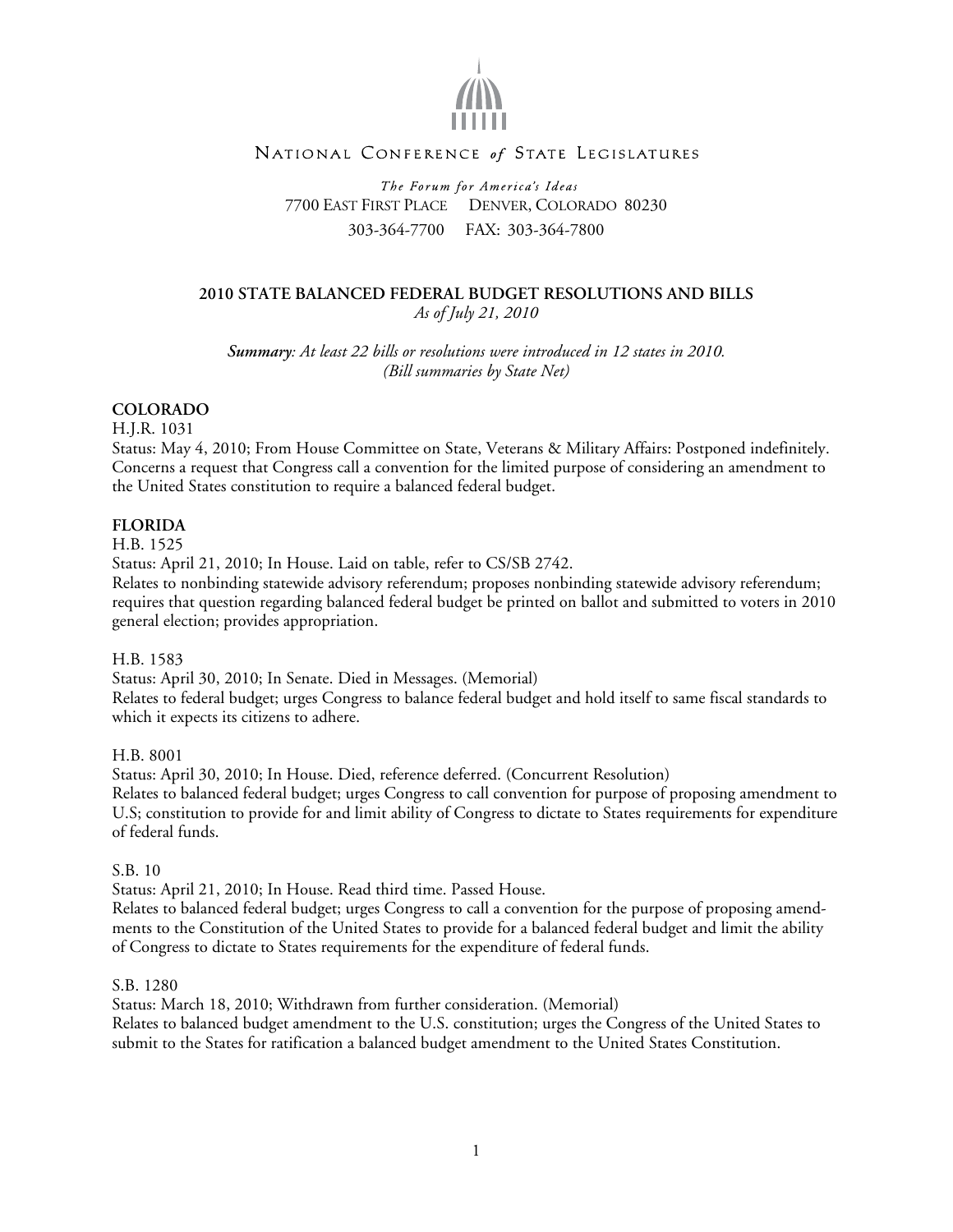# **FLORIDA (cont.)**

S.B. 2742

Status: June 7, 2010; Filed as Chapter No. 213

Relates to nonbinding statewide advisory referendum; requires that a question regarding a balanced federal budget be printed on the ballot and submitted to the voters in the 2010 general election.

# **IDAHO**

H.C.R. 44

Status: March 25, 2010; Passed Senate.

Relates to sovereignty under the Tenth Amendment; states findings of the Legislature and urging the several States of the United States to approve a like or similar resolution and urging Congress to pass legislation implementing the findings of this Resolution, including findings relating to a balanced federal budget.

## **IOWA**

S.J.R. 3

Status: February 18, 2009; In Senate Committee on State Government. Requests the Congress of the United States to submit to the States for ratification a balanced budget amendment to the United States Constitution.

## **LOUISIANA**

H.C.R. 68

Status: June 10, 2010; To Senate Committee on Finance.

Applies to congress to call a convention pursuant to Article V of the U.S. Constitution to propose a balanced budget amendment.

## **MISSOURI**

H.C.R. 34

Status: March 30, 2010; From Senate Committee on Rules, Joint Rules, Resolutions & Ethics: Reported do pass.

Submits to Congress a proposed federal balanced budget amendment to the United States Constitution.

H.C.R. 35

Status: January 27, 2010; Combined with HCR 34. Submits to Congress a proposed federal balanced budget amendment to the United States Constitution.

### H.C.R. 47

Status: May 14, 2010; To House Special Committee on General Laws. Urges Congress to pass a federal balanced budget amendment to the United States Constitution.

S.C.R. 36

Status: May 12, 2010; Senate concurred in House amendments. Urges Congress to pass a balanced budget amendment to the United States Constitution.

### S.C.R. 38

Status: January 13, 2010; Introduced.

Rescinds Missouri's 1983 call for a constitutional convention to adopt an amendment requiring a balanced federal budget.

## **MONTANA**

D. 174 Status: July 12, 2010; Draft request received. Relates to request U.S. Constitutional amendment to mandate a federal balanced budget.